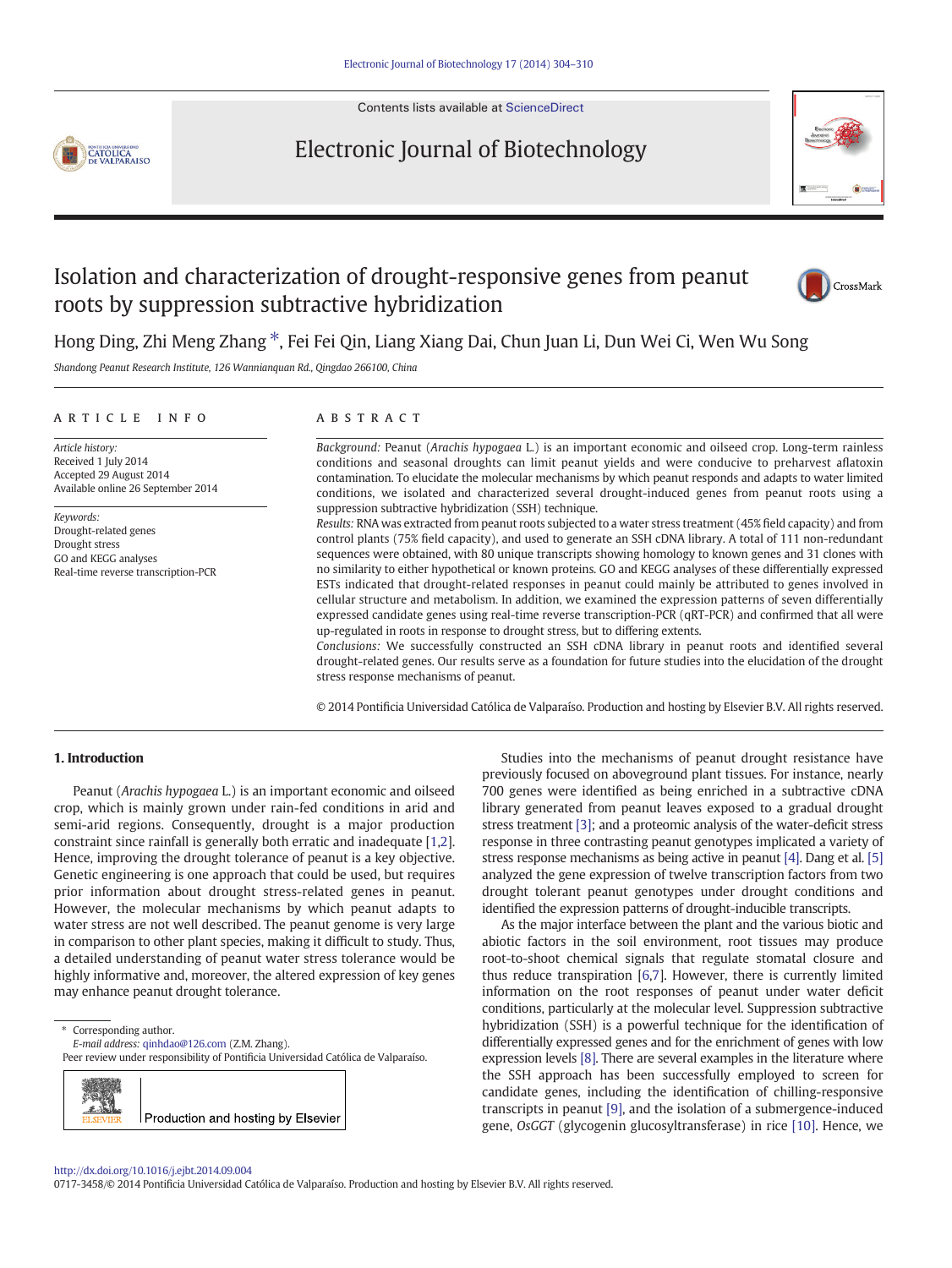<span id="page-1-0"></span>Table 1 Sequences of qRT-PCR primers used in this study.

| Gene              | Forward primer (5'-3')         | Reverse primer $(5'-3')$           |
|-------------------|--------------------------------|------------------------------------|
| <b>STPK</b>       | TCCAAATGGGCAAATGAAACC          | ATTCCATCGTTCGTCTGTTTCG             |
| ANN               | TITGTGGCAGCGGTTATTATGTC        | ATCCCAACCCAAACCACCTACAT            |
| P <sub>5</sub> CS | <b>GTCCTGTAGGAGTTGAGGGTTTG</b> | <b>TITAGTGGCAGTTCTTTATGAGTGT</b>   |
| GolS              | GGTTCACTATTGTGCTGCTGGGT        | CCTCATATATCTCCCACCATTTCTTA         |
| ADH               | CGAATGATGCACCTGATGG            | CCCGAACCGATCTTCCTAAT               |
| <b>MnSOD</b>      | TATGCCAGCGAAGTGTATGAAAAAG      | <b>GTCTTATATGCCACATTACATCCTTTT</b> |
| $Gsi-83$          | GACGGTGCCGAGGGTGAGA            | AGCAAGCAGTAATGGCGGAGA              |
| ACT11             | <b>TTGGAATGGGTCAGAAGGATGC</b>  | AGTGGTGCCTCAGTAAGAAGC              |

utilized an SSH strategy to isolate and characterize drought-induced transcripts from peanut roots. A better understanding of the key genes involved in peanut stress response is vital for the development of plants that can maintain high yields under drought conditions, and the cultivation of drought-resistant peanut varieties.

#### 2. Materials and methods

#### 2.1. Plant growth and drought stress treatment

A. hypogaea cv Huayu 25 were used in this study. Plants were grown in a growth chamber at 28°C/18°C (day/night), and 300  $\mu$ moL m<sup>-2</sup> s<sup>-1</sup> light intensity provided by reflector sunlight dysprosium lamps (DDF 400, Nanjing, China). The water stress treatment was as described by Govind et al. [\[3\]](#page-6-0). The amount of water held by the soil is expressed as a mass percentage, and it is considered as 100% field capacity (FC) of soil. Three different water treatments were considered in this study: 75%, 45% and 20% FC with 75% FC serving as the control treatment. Plants were held at one of the three different water treatments (75%, 45% and 20% FC) for the plants planted at 75% FC for 25 d after sowing. The water stress treatment was maintained for a total of 5 d and was monitored gravimetrically by weighing the pots twice daily. The fresh roots, first nodal leaves and the first main stem were harvested at the end of the stress period from three treated plants for RNA isolation. The second fully expanded leaves were harvested for the measurement of leaf relative water content (RWC). The RWC was calculated as described by Barrs and Weatherly [\[11\]](#page-6-0):

 $RWC(\%) = [(Fresh wt - dry wt)/(Turgid wt - drywt)] \times 100$ .

#### 2.2. Isolation of total RNA and cDNA synthesis

Total RNA was isolated from the frozen roots using RNAprep pure Plant Kit (Tiangen, Beijing, China) according to the manufacturer's instructions. RNA was treated with recombinant RNase-free DNaseI (Takara, Toyoto, Japan) to avoid genomic DNA contamination before cDNA synthesis. RNA integrity was verified by 1% agarose gel electrophoresis, with only RNA preparations having an A260/A280 ratio of 1.8–2.0 and an A260/A230 ratio  $>2.0$  used for subsequent





Fig. 1. (a) Phenotype of peanut plants exposed to different levels of water deficit. Leaf rolling and leaf thinning were observed in drought stressed plants but not in control plants; (b) changes in RWC of peanut leaves subjected to different water deficit treatments for 5 d. RWC was measured in the upper fully expanded leaves. Bars represent mean ± SD of three samples.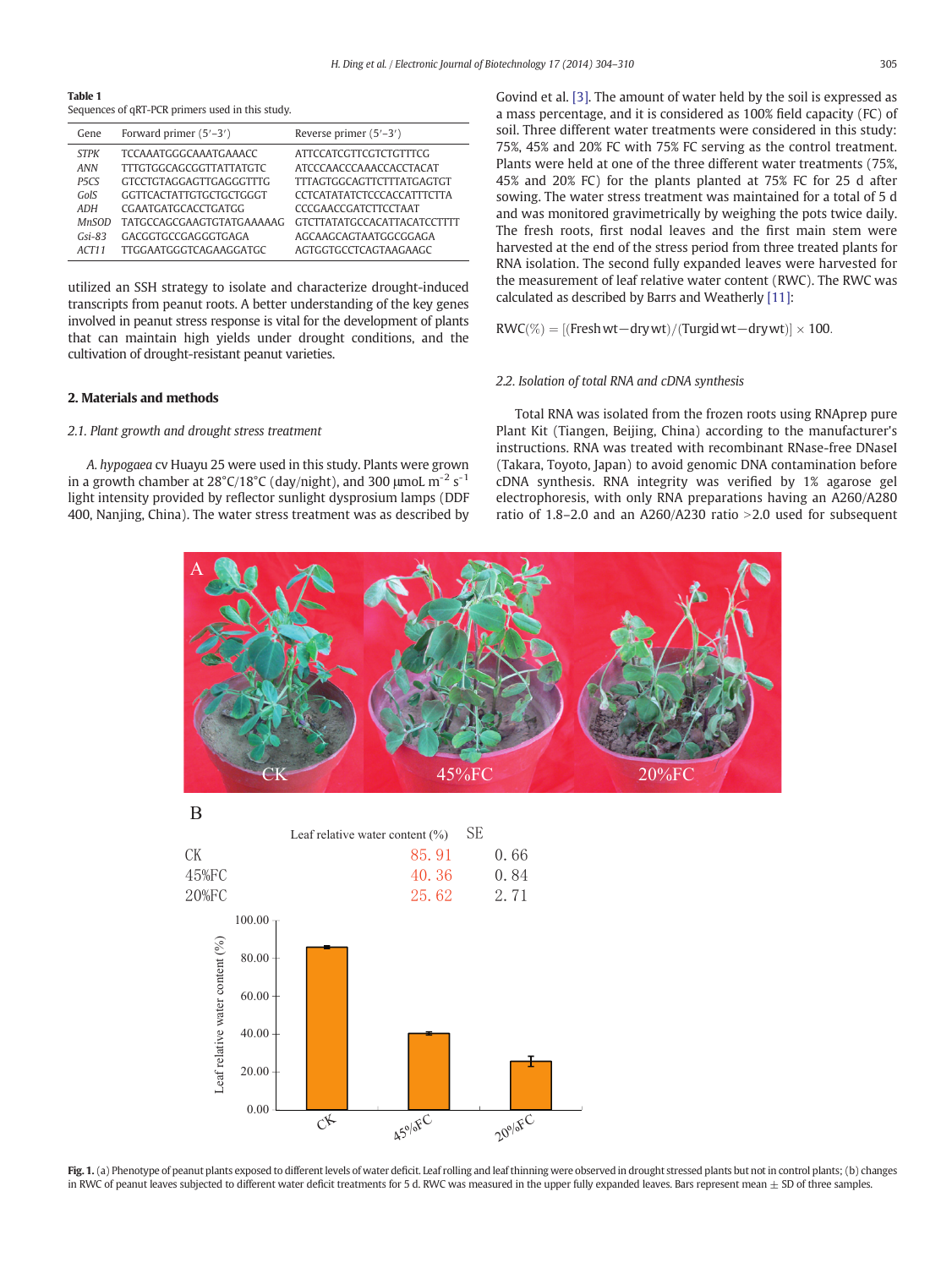<span id="page-2-0"></span>Table 2

Homology analysis of the 111 unique transcripts.

| Sequence no            | Length      | Homology                                                                                                            | Species                                  | Accession no                     | E-value           |
|------------------------|-------------|---------------------------------------------------------------------------------------------------------------------|------------------------------------------|----------------------------------|-------------------|
| DR <sub>2</sub>        | 436         | Alcohol dehydrogenase 1                                                                                             | Phaseolus vulgaris                       | AGV54356.1                       | 9e-27             |
| DR <sub>3</sub>        | 869         | Cellulose synthase-like protein G1-like                                                                             | Cicer arietinum                          | XP_004499569.1                   | 1e-140            |
| DR <sub>5</sub>        | 288         | Chitinase (class II)                                                                                                | Arachis hypogaea                         | CAA57774.1                       | 3e-04             |
| DR <sub>6</sub>        | 445         | NA                                                                                                                  |                                          |                                  |                   |
| DR <sub>7</sub>        | 501         | Hypothetical protein PHAVU_007G280500g                                                                              | Phaseolus vulgaris                       | ESW17931.1                       | 2e-37             |
| DR <sub>8</sub>        | 1087        | Uncharacterized protein LOC100806287                                                                                | Glycine max                              | XP_003554538.1                   | 8e-09             |
| <b>DR10</b>            | 625         | Annexin 1                                                                                                           | Theobroma cacao                          | EOY16019.1                       | 3e-129            |
| DR 11                  | 840         | Tobamovirus multiplication protein 2A isoform X1                                                                    | Glycine max                              | XP_003524459.1                   | 2e-80             |
| DR 13                  | 572         | Annexin D1-like isoform X1                                                                                          | Cicer arietinum                          | XP_004516176.1                   | 5e-33             |
| <b>DR14</b><br>DR 15   | 323<br>343  | Hypothetical protein M569_00407<br>Vacuolar amino acid transporter 1-like                                           | Genlisea aurea<br>Glycine max            | EPS74345.1<br>XP_006591247.1     | 1e-50<br>9e-27    |
| DR 16                  | 440         | NA                                                                                                                  |                                          |                                  |                   |
| DR 17                  | 1123        | 3-Hydroxyisobutyryl-CoA hydrolase-like protein 3, mitochondrial-like isoform X2                                     | Cicer arietinum                          | XP_004503424.1                   | 1E-146            |
| <b>DR18</b>            | 592         | Uncharacterized protein LOC100306273 isoform X1                                                                     | Glycine max                              | XP_006576151.1                   | 5e-56             |
| <b>DR19</b>            | 416         | Predicted: protein ROS1-like                                                                                        | Cicer arietinum                          | XP_004497617.1                   | 3e-07             |
| <b>DR 22</b>           | 145         | Protein phosphatase 2C 16-like                                                                                      | Fragaria vesca subsp. vesca              | XP_004303490.1                   | 6e-10             |
| DR 25                  | 494         | NAD-dependent protein deacetylase SRT2-like                                                                         | Glycine max                              | XP_003528059.2                   | 2e-97             |
| DR 26                  | 612         | Histidine kinase 3-like isoform X1                                                                                  | Glycine max                              | XP_003531201.1                   | 2e-09             |
| DR 34                  | 364         | NA                                                                                                                  |                                          |                                  |                   |
| DR 36                  | 1047        | Probable ubiquitin-conjugating enzyme E2 26-like isoform X1                                                         | Glycine max                              | XP_006580093.1                   | 2e-61             |
| DR 37                  | 217         | Secretory protein                                                                                                   | Arachis hypogaea                         | AA033586.1                       | $3e-21$           |
| DR 45                  | 809         | Uncharacterized protein LOC101500555                                                                                | Cicer arietinum                          | XP_004503811.1                   | 1e-66             |
| DR 47                  | 265         | Hypothetical protein EUTSA_v10002144mg                                                                              | Eutrema salsugineum                      | XP_006408892.1                   | 4e-05             |
| DR 49                  | 227         | Type 4 metallothionein                                                                                              | Arachis hypogaea                         | ABG57066.1                       | 6e-27             |
| DR 51                  | 514         | Hypothetical protein PHAVU_008G286500g                                                                              | Phaseolus vulgaris                       | ESW14501.1                       | 2e-61             |
| DR 68<br>DR 69         | 916<br>899  | Hypothetical protein, partial<br>Mitochondrial-processing peptidase subunit alpha                                   | Bacteroides dorei<br>Medicago truncatula | WP_007851439.1<br>XP_003630686.1 | 6e-04<br>1e-48    |
| DR 73                  | 540         | Uncharacterized protein LOC100778245                                                                                | Glycine max                              | NP_001239643.1                   | 3e-37             |
| DR 76                  | 585         | NA                                                                                                                  |                                          |                                  |                   |
| <b>DR 77</b>           | 285         | WAT1-related protein At5g40240-like isoform X2                                                                      | Glycine max                              | XP_006586197.1                   | $2e-26$           |
| DR 82                  | 497         | Unknown                                                                                                             | Lotus japonicus                          | AFK49522.1                       | 1e-53             |
| DR 83                  | 1048        | NA                                                                                                                  |                                          |                                  |                   |
| DR 86                  | 1035        | Serine/threonine-protein kinase HT1-like                                                                            | Cicer arietinum                          | XP_004485788.1                   | $2e-17$           |
| <b>DR 87</b>           | 126         | <b>NA</b>                                                                                                           |                                          |                                  |                   |
| DR 90                  | 1036        | Protein GIGANTEA                                                                                                    | Medicago truncatula                      | XP_003592047.1                   | 2e-124            |
| DR 92                  | 412         | Uncharacterized protein LOC101506019 isoform X1                                                                     | Cicer arietinum                          | XP_004485727.1                   | 2e-08             |
| DR 93                  | 909         | Epidermal growth factor receptor substrate 15-like                                                                  | Glycine max                              | XP_003527306.1                   | 6e-43             |
| DR 98                  | 556         | Starch branching enzyme I                                                                                           | Pisum sativum                            | CAA56319.1                       | 4e-34             |
| DR 102                 | 971         | Epidermal growth factor receptor substrate 15-like                                                                  | Glycine max                              | XM_004500802.1                   | $1e-43$           |
| DR 105                 | 247         | DNA/RNA-binding protein KIN17-like                                                                                  | Cicer arietinum                          | XP_004491366.1                   | 1e-44             |
| DR 111                 | 109         | NA.                                                                                                                 |                                          |                                  |                   |
| DR 117<br><b>DR118</b> | 645<br>937  | Plasma membrane H+-ATPase<br><b>DEMETER</b>                                                                         | Sesbania rostrata                        | BAC77533.1                       | 2e-130<br>$1e-13$ |
| DR 121                 | 475         | Lipoxygenase                                                                                                        | Citrus sinensis<br>Phaseolus vulgaris    | AGU16984.1<br>AAB18970.2         | 1e-70             |
| DR 122                 | 932         | Carotenoid cleavage dioxygenase                                                                                     | Eustoma exaltatum                        | BAK22396.1                       | 1e-44             |
| DR 123                 | 429         | Universal stress protein A-like protein                                                                             | Medicago truncatula                      | XP_003603940.1                   | 7e-74             |
| DR 125                 | 1064        | Protein ROS1-like isoform X1                                                                                        | Glycine max                              | XP_006588820.1                   | 6e-29             |
| DR 126                 | 454         | Putative cold stress responsive protein                                                                             | Arachis hypogaea                         | AA033592.1                       | 5e-07             |
| <b>DR128</b>           | 849         | Methyl-CpG-binding domain-containing protein 10-like                                                                | Glycine max                              | XP_003543681.1                   | 8e-60             |
| DR 136                 | 592         | Glutamic acid-rich protein-like                                                                                     | Glycine max                              | XP_003548693.1                   | 2e-05             |
| DR 137                 | 541         | Galactinol synthase 2                                                                                               | Glycine max                              | XP_003555792.1                   | 1e-41             |
| DR 138                 | 338         | NA                                                                                                                  |                                          |                                  |                   |
| DR 139                 | 1121        | Protein ROS1-like isoform X1                                                                                        | Glycine max                              | XP_006594195.1                   | $9e-20$           |
| DR 141                 | 558         | Lea4                                                                                                                | Glycine tomentella                       | AAU94909.1                       | 7e-42             |
| DR 145                 | 190         | NA                                                                                                                  |                                          |                                  |                   |
| DR 154                 | 1119        | Serine/threonine-protein kinase HT1                                                                                 | Glycine max                              | XP_003543042.1                   | $1e-50$           |
| DR 157<br>DR 159       | 1121<br>247 | 3-Hydroxyisobutyryl-CoA hydrolase-like protein 3, mitochondrial-like isoform 1<br>Nitrate transporter 1.1 isoform 1 | Glycine max<br>Theobroma cacao           | XP_003525261.1                   | 5e-144            |
| DR 167                 | 313         | NA                                                                                                                  |                                          | EOY24389.1                       | $1e-36$           |
| DR 170                 | 579         | Hypothetical protein PHAVU_001G146200g                                                                              | Phaseolus vulgaris                       | ESW34362.1                       | 8e-27             |
| DR 172                 | 457         | NA                                                                                                                  |                                          |                                  |                   |
| DR 176                 | 553         | Late embryogenesis abundant protein group 4 protein                                                                 | Arachis hypogaea                         | ADQ91841.1                       | 6e-35             |
| DR 181                 | 362         | Expansin-like B1-like                                                                                               | Glycine max                              | XP_003517398.1                   | 2e-67             |
| DR 182                 | 342         | NA                                                                                                                  |                                          |                                  |                   |
| DR 188                 | 559         | Gigantean                                                                                                           | Arachis hypogaea                         | ACF74296.1                       | $2e-23$           |
| DR 194                 | 1072        | Protein ROS1-like isoform X4                                                                                        | Glycine max                              | XP_006588823.1                   | $1e-30$           |
| DR 195                 | 510         | Thylakoidal ascorbate peroxidase                                                                                    | Jatropha curcas                          | AGW52121.1                       | 6e-16             |
| DR 197                 | 435         | Carotenoid cleavage dioxygenase 1                                                                                   | Medicago truncatula                      | CAR57918.1                       | 1e-70             |
| DR 203                 | 367         | NA                                                                                                                  |                                          |                                  |                   |
| DR 208                 | 143         | NA                                                                                                                  |                                          |                                  |                   |
| DR 215                 | 423         | Hypothetical protein EUTSA_v10004562mg                                                                              | Eutrema salsugineum                      | XP_006395044                     | 9e-04             |
| DR 220                 | 509         | Manganese superoxide dismutase, partial                                                                             | Trifolium repens                         | AFV96160.1                       | 5e-45             |
| DR 227                 | 363         | NA                                                                                                                  |                                          |                                  |                   |
| DR 230                 | 181         | NA                                                                                                                  |                                          |                                  |                   |
| DR 233                 | 152         | NA                                                                                                                  |                                          |                                  |                   |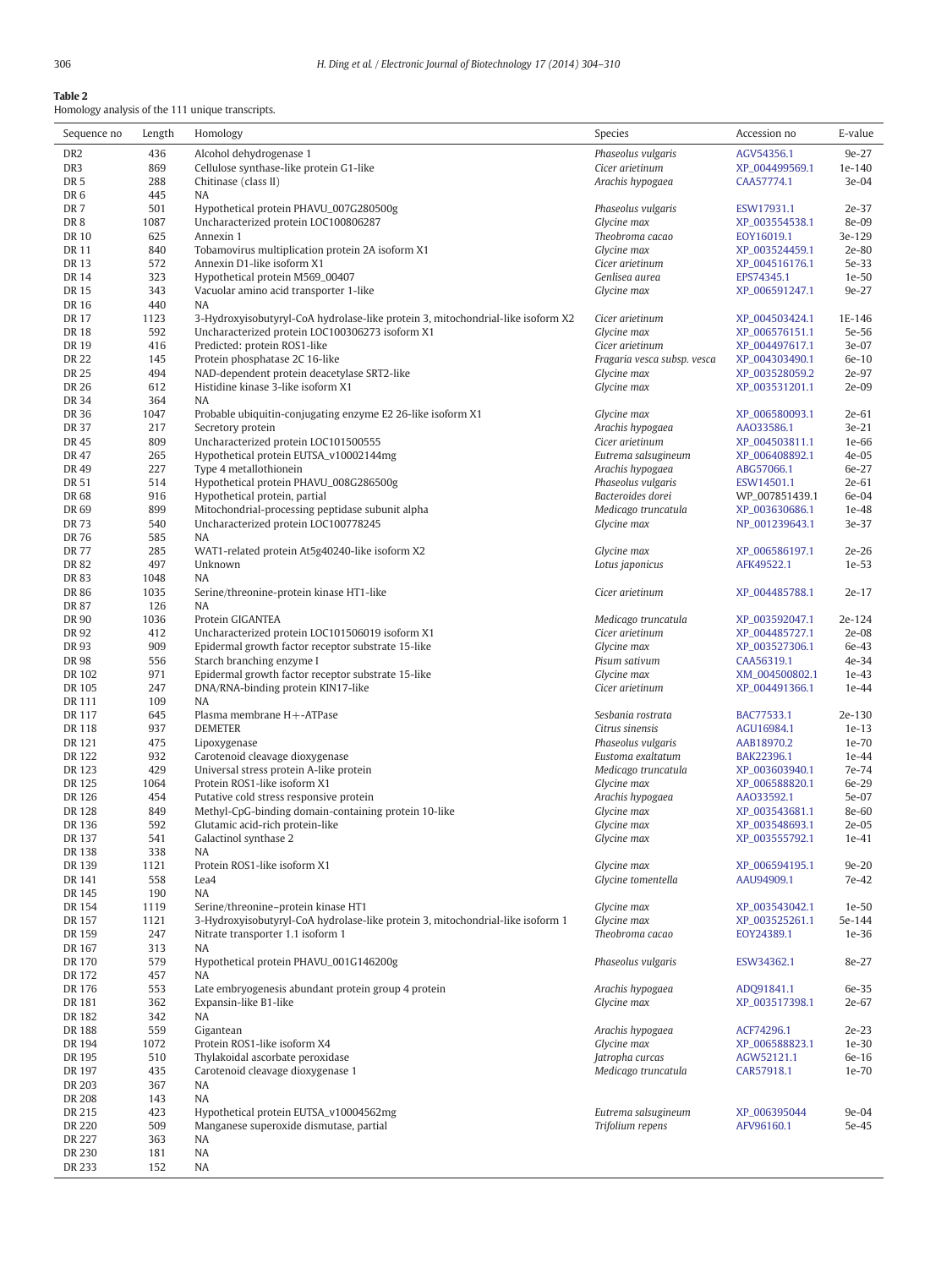Table 2 (continued)

| Sequence no | Length | Homology                                        | Species              | Accession no   | E-value |
|-------------|--------|-------------------------------------------------|----------------------|----------------|---------|
| DR 241      | 322    | <b>NA</b>                                       |                      |                |         |
| DR 242      | 965    | Aldose reductase-like                           | Glycine max          | XP_003551585.1 | 6e-168  |
| DR 262      | 523    | Metallothionein-like protein                    | Arachis hypogaea     | AAZ20291.1     | 8e-20   |
| DR 278      | 486    | Uncharacterized protein LOC101508994            | Cicer arietinum      | XP_004500002.1 | 2e-60   |
| DR 284      | 166    | <b>NA</b>                                       |                      |                |         |
| DR 285      | 1011   | Transcriptional activator DEMETER-like          | Cucumis sativus      | XP_004150492.1 | 5e-13   |
| DR 289      | 219    | <b>NA</b>                                       |                      |                |         |
| DR 291      | 886    | Delta-1-pyrroline-5-carboxylate synthase        | Medicago sativa      | CAA67070.1     | 1e-84   |
| DR 316      | 337    | <b>NA</b>                                       |                      |                |         |
| DR 318      | 1075   | Ferrochelatase-2, chloroplastic-like isoform X2 | Glycine max          | XP_006580371.1 | 3e-76   |
| DR 324      | 489    | <b>NA</b>                                       |                      |                |         |
| DR 338      | 569    | Mannose glucose binding lectin precursor        | Arachis hypogaea     | AAV33364.1     | 3e-29   |
| DR 339      | 342    | NA                                              |                      |                |         |
| DR 341      | 529    | Annexin AnxGb3                                  | Gossypium barbadense | AGG75999.1     | 3e-101  |
| DR 379      | 441    | <b>NA</b>                                       |                      |                |         |
| DR 382      | 259    | <b>NA</b>                                       |                      |                |         |
| DR 383      | 378    | Small acidic protein 1-like                     | Glycine max          | XP_003555729.1 | $1e-06$ |
| DR 395      | 261    | Alcohol dehydrogenase 1-like                    | Cicer arietinum      | XP_004502579.1 | 1e-33   |
| DR 400      | 444    | <b>NA</b>                                       |                      |                |         |
| DR 403      | 258    | Chaperone protein dnaJ 49-like                  | Cicer arietinum      | XP 004488532.1 | 5e-13   |
| DR 404      | 734    | Cyclin-dependent kinase G-2-like                | Glycine max          | XP 006601445.1 | $4e-40$ |
| DR 405      | 298    | MOB kinase activator-like 1-like isoform X1     | Cicer arietinum      | XP_004512415.1 | 8e-45   |
| DR 408      | 379    | Annexin D1-like isoform X2                      | Cicer arietinum      | XP_004516177.1 | 7e-35   |
| DR 412      | 326    | Manganese superoxide dismutase 2                | Prunus persica       | CAC19487.1     | 3e-23   |
| DR 423      | 187    | Enolase                                         | Medicago truncatula  | NP_003617922.1 | 1E-03   |
| DR 425      | 594    | Lea protein 3                                   | Arachis hypogaea     | AAZ20280.1     | 6e-60   |
| DR 430      | 248    | NA                                              |                      |                |         |
| DR 432      | 459    | <b>NA</b>                                       |                      |                |         |
| DR 435      | 295    | Lipoxygenase LoxN2                              | Pisum sativum        | AAD08700.1     | $4e-30$ |
| DR 449      | 337    | Hypothetical protein ZEAMMB73_103592            | Zea mays             | AFW74002.1     | 6e-20   |
| DR 451      | 1076   | Protein ROS1-like isoform X2                    | Glycine max          | XP_006588821.1 | $2e-20$ |
| DR 464      | 363    | <b>NA</b>                                       |                      |                |         |
| DR 465      | 257    | NA                                              |                      |                |         |
| DR 470      | 344    | NA                                              |                      |                |         |
| DR 471      | 522    | Alternative oxidase 2b                          | Glycine max          | AAP68983.1     | 9e-58   |
| DR 472      | 268    | Class II chitinase                              | Arachis hypogaea     | AEO14153.1     | 4E-05   |
|             |        |                                                 |                      |                |         |

analysis. cDNA was synthesized using SMARTer™ PCR cDNA Synthesis Kit (Clontech, Mountain View, CA, USA) as described by the manufacturer. The cDNA was purified by column chromatography and digested with RsaI for SSH library construction.

#### 2.3. Construction of an SSH cDNA library

A subtractive cDNA library was constructed using the PCR Select™ cDNA subtraction kit (Clontech, Mountain View, CA, USA) according to the manufacturer's instructions. The 45% FC root cDNA was used as the tester and the 75% FC root cDNA as the driver for SSH. The digested cDNA were ligated to adapters 1 and 2R supplied with the PCR-Select cDNA Subtraction Kit. After two rounds of hybridization and PCR amplification, the differentially expressed cDNAs were normalized and enriched. The subtracted and enriched DNA fragments were purified by QIAquick PCR Purification Kit (Qiagen, Hilden, Germany). The PCR products were ligated to pGEM-T Easy vector (Promega Co., USA) and transformed into DH5α cells using heat shock. Transformants were isolated from white colonies on X-gal/isopropyl-beta-D-thio-galatopyranoside agar plates. Positive colonies were identified by colony PCR. PCR products were separated on a 2% agarose gel to detect the amplification quality and quantity.

#### 2.4. Sequencing and sequence analysis

The clones were sequenced by Sangon (Shanghai, China). The vector and adaptor sequences were removed using the DNAman software, and masked repeats, rRNA and low complicity sequences were eliminated using RepeatMasker. The sequences were searched against the NCBI database using BLASTN and BLASTX. Transcript

annotation and functional assignment were performed using Blast2GO [\(http://blast2go.org](http://blast2go.org)).

#### 2.5. Quantitative real time PCR analysis (qRT-PCR)

Total RNA for qRT-PCR analysis was treated with recombinant RNase-free DNaseI (Takara, Toyoto, Japan) to remove any contaminating genomic DNA. First-strand cDNA was synthesized using SuperScript III reverse transcriptase (Invitrogen, USA). Primer pairs were designed using the Primer 5.0 software [\(Table 1](#page-1-0)). ACT11 was used as a reference gene for the normalization of all data [\[12\].](#page-6-0) qRT-PCR was carried out in a Lightcycler 2.0 PCR machine (Roche, USA) based on SYBR Premix Ex Taq polymerase (Takara, Toyoto, Japan). The thermal protocol consisted of 95°C for 30 s, then 40 cycles of amplification at 95°C for 5 s, 60°C for 20 s, and 72°C for 15 s. Melting curves were obtained by slow heating from 65°C to 95°C at 0.1°C/s and continuous monitoring of the fluorescence signal. The reactions were performed in 20 μL volumes containing 2 μL of cDNA solution, 10 μL 2  $\times$  SYBR Premix and 0.4 μL (10 μM) of each primer. Each experiment was replicated three times. The comparative Ct method was applied.

#### 3. Results

#### 3.1. Performance of peanut under drought stress

Huayu 25 has been identified as a peanut variety with strong drought tolerance. An obvious difference in phenotype was observed between plants subjected to drought stress and well-watered plants [\(Fig. 1a\)](#page-1-0). Visible symptoms such as leaf rolling and leaf thinning were seen in the plants subjected to drought stress, and the leaves of the control plants were greener than those of the stressed plants. The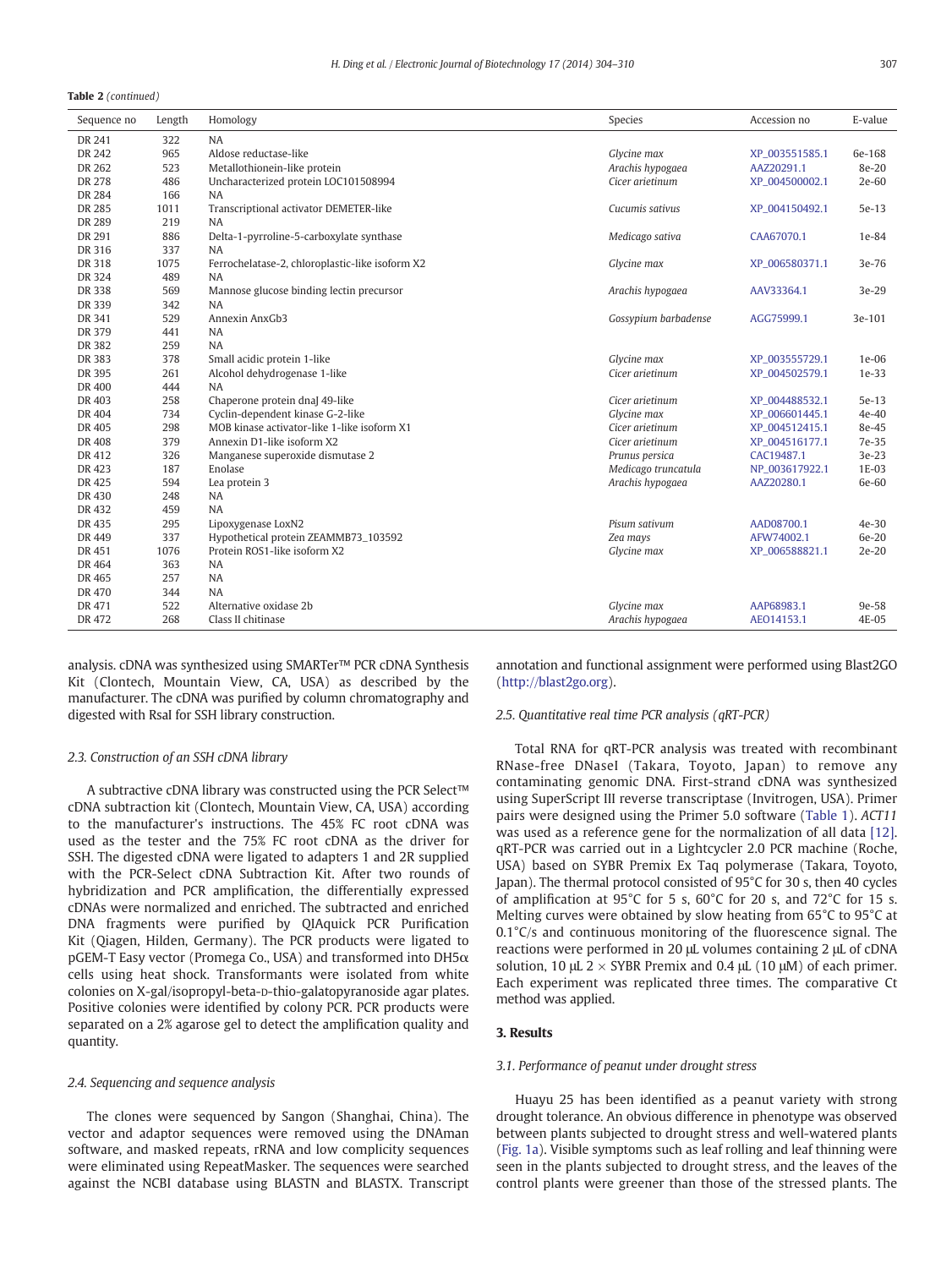<span id="page-4-0"></span>



### B

biological\_process Level 2



Fig. 2. Functional classification of drought-induced clones in peanut roots identified from subtractive cDNA library. Classification of 80 ESTs based on (a) cellular components, (b) biological process and (c) molecular function using Blast2GO software ([http://blast2go.org\)](http://blast2go.org).

RWC of the leaves decreased in line with the increasing degree of drought stress with the 20% FC treated plants exhibiting a 70.58% decline in comparison to the control plants ([Fig. 1b\)](#page-1-0).

#### 3.2. Construction of an SSH cDNA library

A differential expression cDNA library of peanut roots was constructed utilizing Clontech PCR Select Subtraction Kit. After subtraction and transformation, the blue-white spot screening showed that approximately 95% of transformants contained an insert. A total of 576 clones were randomly selected prior to sequencing and were shown to have an insert size of approximately 200–1000 bp. Sequencing of positive clones yielded a total of 360 EST sequences. Thus, we successfully constructed a putative drought-stress specific subtracted cDNA library from peanut roots.

#### 3.3. Analysis of differentially expressed ESTs

After the removal of vector and adaptor sequences and elimination of masked repeats, rRNA and low complicity sequences, 111 non-redundant sequences were obtained. Based on homology searches to the NCBI database, 80 clones (72.07%) were homologous to known genes and 31 clones were homologous to genes with unknown function or had no matches in the NCBI database ([Table 2\)](#page-2-0). For functional annotation, Blast2GO was used to classify the ESTs into three principal GO categories: cellular location, molecular function and biological process.

#### Table 3

qRT-PCR analysis of representative EST expression in peanut during drought stress treatment.

| Gene         | Root          |                |                | Leaf          |               |                 | Stem          |                |                  |
|--------------|---------------|----------------|----------------|---------------|---------------|-----------------|---------------|----------------|------------------|
|              | Control       | 45% FC         | 20% FC         | Control       | 45% FC        | 20% FC          | Control       | 45% FC         | 20% FC           |
| <b>STPK</b>  | $1.02 + 0.13$ | $5.24 + 0.17$  | $11.62 + 1.00$ | $1.00 + 0.04$ | $0.41 + 0.03$ | $1.30 + 0.08$   | $1.01 + 0.08$ | $1.73 + 0.13$  | $2.08 + 0.44$    |
| P5CS         | $1.00 + 0.00$ | $4.08 + 0.60$  | $5.54 + 0.31$  | $1.00 + 0.02$ | $7.52 + 0.34$ | $40.28 + 0.52$  | $1.00 + 0.02$ | $33.67 + 0.28$ | $2471 + 0.45$    |
| GolS         | $1.00 + 0.03$ | $19.69 + 1.61$ | $45.02 + 5.17$ | $1.01 + 0.09$ | $8.90 + 0.46$ | $179.89 + 4.57$ | $1.00 + 0.02$ | $42.20 + 2.72$ | $1290.17 + 2.98$ |
| $Gsi-83$     | $1.00 + 0.04$ | $9.43 + 0.04$  | $44.70 + 2.80$ | $1.00 + 0.05$ | $5.80 + 0.47$ | $40.80 + 0.74$  | $1.00 + 0.04$ | $16.58 + 1.00$ | $54.41 + 2.30$   |
| ANN          | $0.00 + 0.06$ | $10.14 + 0.99$ | $25.31 + 2.33$ | $1.00 + 0.04$ | $5.25 + 0.37$ | $14.16 + 0.32$  | $1.00 + 0.07$ | $12.22 + 0.29$ | $10.40 + 0.32$   |
| ADH          | $1.00 + 0.06$ | $7.01 + 0.99$  | $20.60 + 3.37$ | $1.00 + 0.05$ | $1.46 + 0.08$ | $29.87 + 0.52$  | $1.00 + 0.04$ | $7.65 + 0.02$  | $21.02 + 0.17$   |
| <b>MnSOD</b> | $0.00 + 0.00$ | $1.04 + 0.22$  | $3.99 + 0.14$  | $1.00 + 0.04$ | $1.40 + 0.04$ | $4.91 + 0.12$   | $1.00 + 0.05$ | $5.68 + 0.29$  | $9.69 + 0.12$    |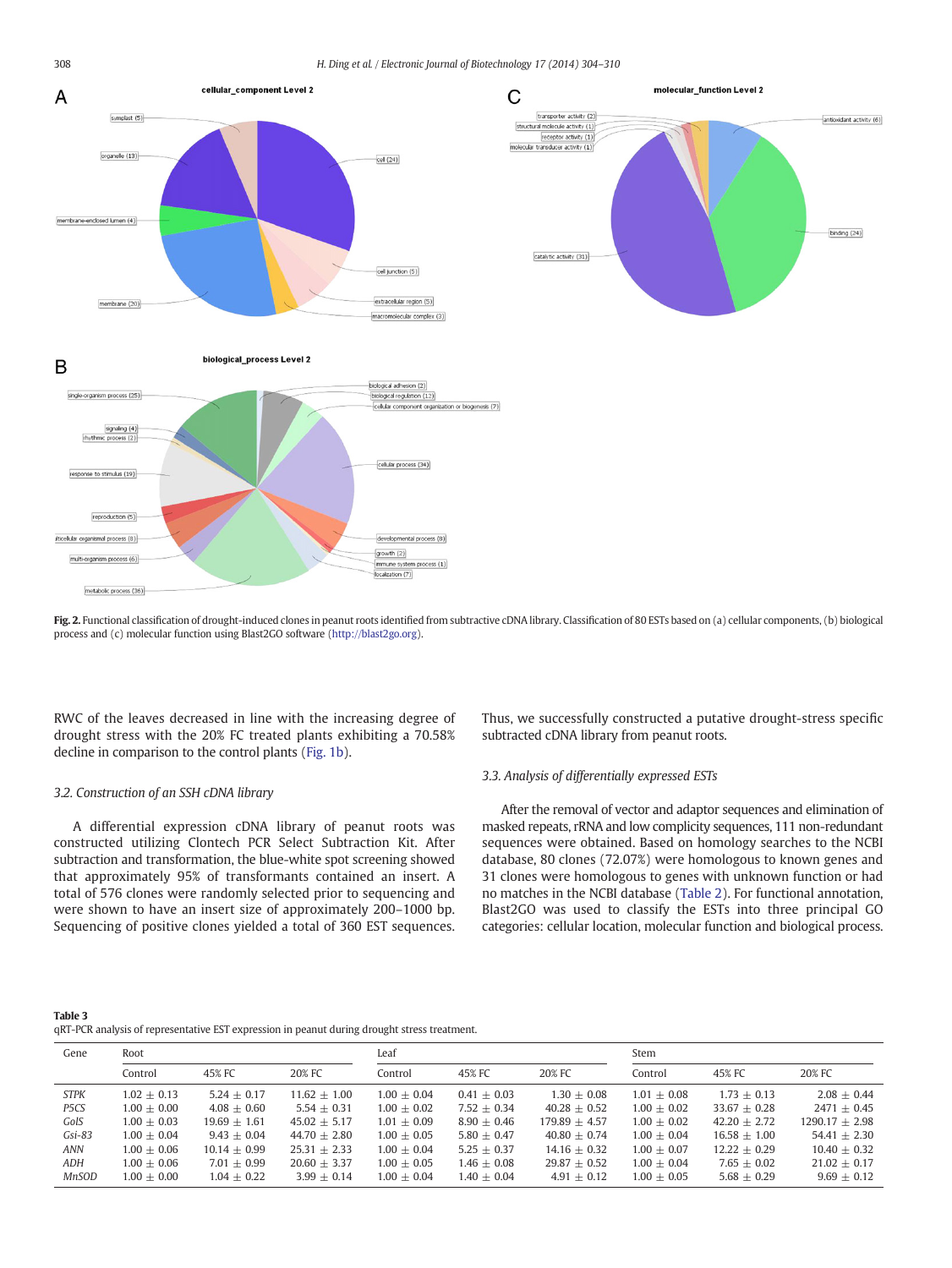Some ESTs were simultaneously annotated into the three categories. Amongst the 80 ESTs with known homologs, 30 (37.5%) were attributed to a cellular component, 45 (56.25%) to a biological process and 36 to a molecular function (45%).

Within the category of cellular component, the highest number of ESTs (24) was obtained for 'cell', followed by 'membrane' (20) [\(Fig.](#page-4-0) [2a](#page-4-0)). Within the category of biological process, 36 ESTs (80%) were assigned to 'metabolic process' and 34 (75.6%) to 'cellular process', which accounted for the majority of the annotated sequences ([Fig.](#page-4-0) [2b\)](#page-4-0). Within the molecular function category, the GO terms with the highest number of ESTs were 'catalytic activity' and 'binding', with 31 and 24 ESTs, respectively [\(Fig. 2c\)](#page-4-0). Hence, the GO analysis suggested that drought responses in peanut were mainly related to genes involved in cellular structure and metabolism.

#### 3.4. Validation of differential expression using selected SSH clones and qRT-PCR

We selected seven representative ESTs encoding known cold stress-responsive proteins: (Gsi-83, colony DR126), annexin (ANN, colony DR10), alcohol dehydrogenase (ADH, colony DR395), manganese superoxide dismutase (MnSOD, colony DR220), serine/threonine-protein kinase HT1 (STPK, colony DR154), galactinol synthase 2 (GolS, colony DR137) and Δ1-pyrroline-5-carboxylate synthase (P5CS, colony DR291), to further evaluate the differential expression of these genes in response to drought stress in peanut.

The expression patterns of the selected SSH clones in peanut roots, leaves and stems under water stress conditions (45% and 20% FC) were analyzed by qRT-PCR. Amongst the seven ESTs, GolS showed the greatest degree of up-regulation, with the largest increase in expression levels relative to the control observed in the stems under 20% FC conditions (1290 fold-change). The expression pattern of STPK differed in the roots, leaves and stems. In roots subjected to drought stress, the STPK transcript level increased approximately five-fold under 45% FC conditions and 11-fold under 20% FC conditions [\(Table 3](#page-4-0)). However, in leaves, STPK levels decreased significantly in the 45% FC treatment but showed no obvious change in the 20% FC conditions. In stems, STPK levels increased approximately two-fold following drought stress. The MnSOD gene showed no obvious expression changes in peanut roots and leaves under 45% FC water treatment, but increased between four- and nine-fold in the 20% FC water treatment ([Table 3](#page-4-0)). The expression of P5CS in peanut roots and leaves increased with the degree of drought stress, with the highest expression level observed in stems at 45% FC treatment. The remaining three clones (Gsi-83, ANN and ADH) showed a similar pattern of expression in all tissues, with a small increase in the 45% FC treatment and the greatest expression level at 20% FC treatment ([Table 3\)](#page-4-0).

#### 4. Discussion

Drought stress cDNA libraries have previously been constructed for peanut, but these correspond to genes expressed in drought stressed leaves [\[3\]](#page-6-0) or in immature pods [\[13,14\]](#page-6-0). Hence, there is limited molecular information on the root responses of peanut subjected to drought stress conditions. In this study, a total of 111 differentially expressed, non-redundant ESTs were identified in the subtractive cDNA library. Of these 111 ESTs, 80 had significant homology to known genes, many of which are associated with drought stress responses previously reported in soybean and chickpea. Some genes, such as those encoding lea3, lea4 and metallothionein-like protein had confirmed involvement in drought stress in peanut [\[15,16\]](#page-6-0). This suggests that we have successfully constructed an SSH cDNA library and have identified drought-stress responsive genes in peanut roots.

We selected seven ESTs for qRT-PCR analysis in drought-stressed and control peanut roots, leaves and stems. The expressions of ANN, ADH and MnSOD were increased in response to drought stress, especially under the 20% FC condition. These three genes are reported to be involved in water stress responses in other plant species [\[17,18,19](#page-6-0),[20\]](#page-6-0). Our study confirms that these genes are also involved in the drought tolerance mechanism of peanut. Protein kinases are widely detected in living organisms and play important roles in signal perception and transduction in cells. Under environment stress conditions, protein kinases perceive and transmit various signals, and activate transcription factors to regulate the expression of downstream genes [[21](#page-6-0),[22\]](#page-6-0). The expression patterns of STPK differed in the roots, leaves and stems, exhibiting rapid induction in roots under drought stress, but down-regulation in leaves at 45% FC conditions. The expression pattern of this particular protein kinase indicates that its role in the regulation of drought stress response is complex and requires further study.

Some studies have shown that under drought stress conditions, plants can improve their drought tolerance by adjusting the levels of osmoprotectants such as proline [\[23\]](#page-6-0), galactinol [\[24\]](#page-6-0) and glycinebetaine [\[25\].](#page-6-0) Proline acts as an osmolyte that accumulates when plants are subjected to abiotic stress. P5CS is a key regulatory enzyme that plays a crucial role in proline biosynthesis [\[26\].](#page-6-0) Raffinose and galactinol are involved in tolerance to drought, high salinity and cold stress. Stress-inducible GolS plays a key role in the accumulation of galactinol and raffinose under abiotic stress conditions [\[24\].](#page-6-0) In this study, the mRNA levels of P5CS and GolS in the control leaves and stems were significantly reduced in comparison to roots (data not shown). Furthermore, the expression of P5CS was significantly increased in all three tissues under drought stress, suggesting that proline accumulation in peanut may form a key defense mechanism against drought stress. The up-regulation of GolS under 20% FC conditions was 9-fold, 4.5-fold and 53.8-fold greater than that of P5CS in roots, leaves and stems, respectively. This indicates that, in peanut, the osmotic adjustment ability of soluble sucrose is greater than that of proline under drought stress conditions, which is consistent with our previous report [\[27\]](#page-6-0).

In addition, some of the genes induced under drought stress were found to be associated with other environmental stresses, such as salt, cold and high temperature stress [\[28,29\]](#page-6-0). We identified an EST homologous to nitrate transporter 1.1, and a cold stress responsive protein whose expression was marginally increased in peanut under drought stress conditions. This suggests that some genes respond to both drought stress and other abiotic stresses, and thus implies that similar stress tolerance mechanisms and pathways may exist. The gene expression levels analyzed in this study indicate that the response to drought is a very complex physiological and biochemical process involving multiple metabolism pathways.

#### 5. Conclusions

We successfully constructed an SSH cDNA library from peanut roots and identified several transcripts encoding proteins with drought-related functions. These proteins were located in different cellular compartments and were involved in various molecular functions and biological processes during normal and water stress conditions in peanut. Our study contributes to a better understanding of the molecular mechanisms of water-stress tolerance in peanut and would facilitate the genetic manipulation of drought-stress resistance in this species.

#### Financial support

This research was supported by the earmarked fund for Promotive Research Fund for Excellent Young and Middle-aged Scientists of Shandong Province (grant No. BS2012NY010), National Natural Science Foundation of China (grant No. 31201171), Shandong Science and Technology Development Program (grant No. 2013GNC11107) and Basic Research Projects of Science and Technology Program of Qingdao (13-1-4-173-jch).